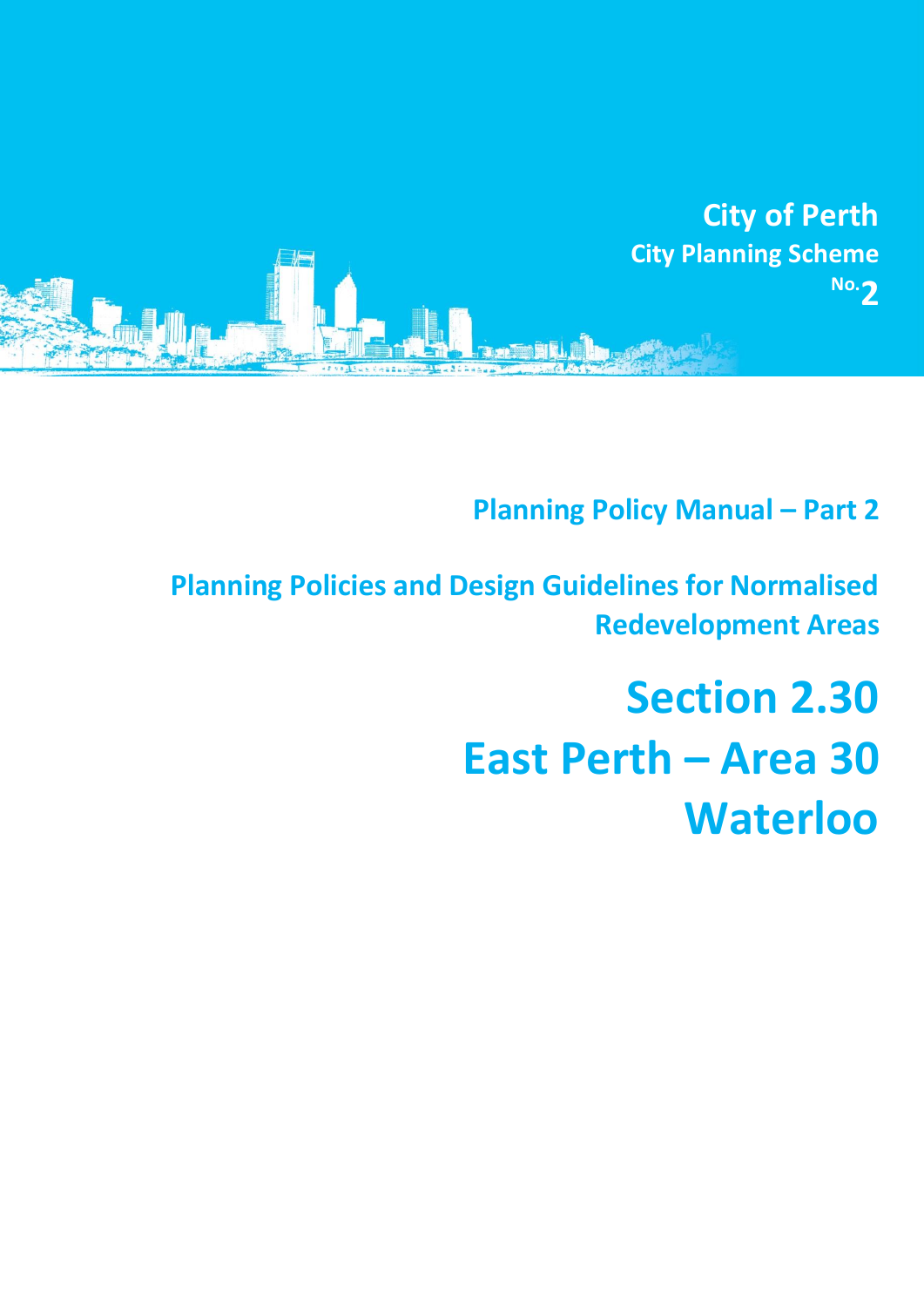

East Perth Area 30 – Waterloo

| <b>Version#</b> | <b>Decision Reference</b> | <b>Synopsis</b> |
|-----------------|---------------------------|-----------------|
| 1               | 11 March 2008             | Adopted         |
|                 | 17 March 2015             | Amended         |
| 3               | 11 April 2017             | Amended         |
|                 |                           |                 |
|                 |                           |                 |
|                 |                           |                 |
|                 |                           |                 |
|                 |                           |                 |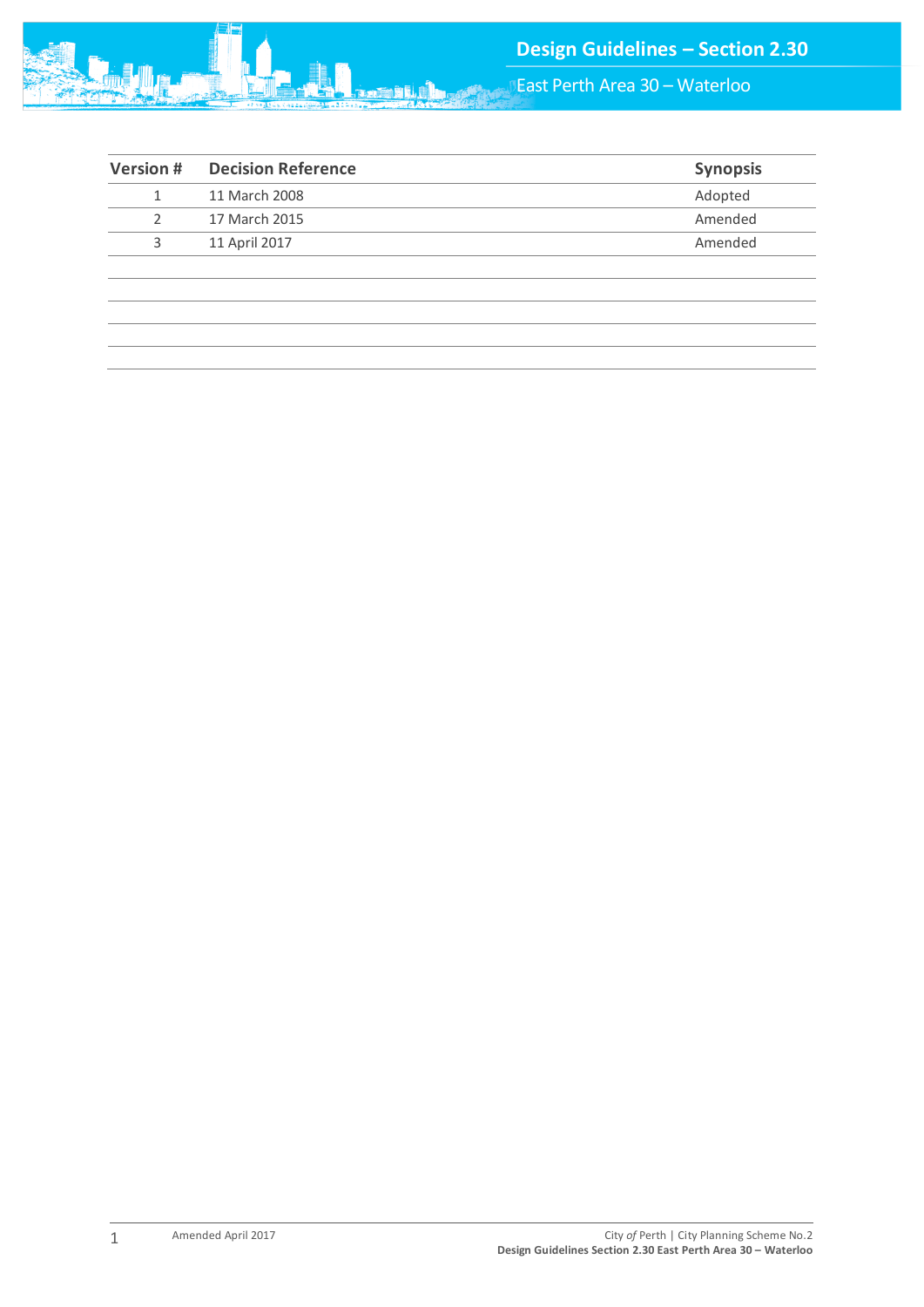East Perth Area 30 - Waterloo

# **CONTENTS**

| <b>SECTION</b> | <u> 1989 - Johann Stoff, deutscher Stoff, der Stoff, der Stoff, der Stoff, der Stoff, der Stoff, der Stoff, der S</u><br><b>TITLE</b> | <b>PAGE</b> |
|----------------|---------------------------------------------------------------------------------------------------------------------------------------|-------------|
| 1.0            |                                                                                                                                       |             |
| 2.0            |                                                                                                                                       |             |
| 2.1            |                                                                                                                                       |             |
| 2.2            |                                                                                                                                       |             |
| 3.0            |                                                                                                                                       |             |
| 3.1            |                                                                                                                                       |             |
| 3.2            |                                                                                                                                       |             |
| 3.4            |                                                                                                                                       |             |
| 3.5            |                                                                                                                                       |             |
| 3.6            |                                                                                                                                       |             |

**MA**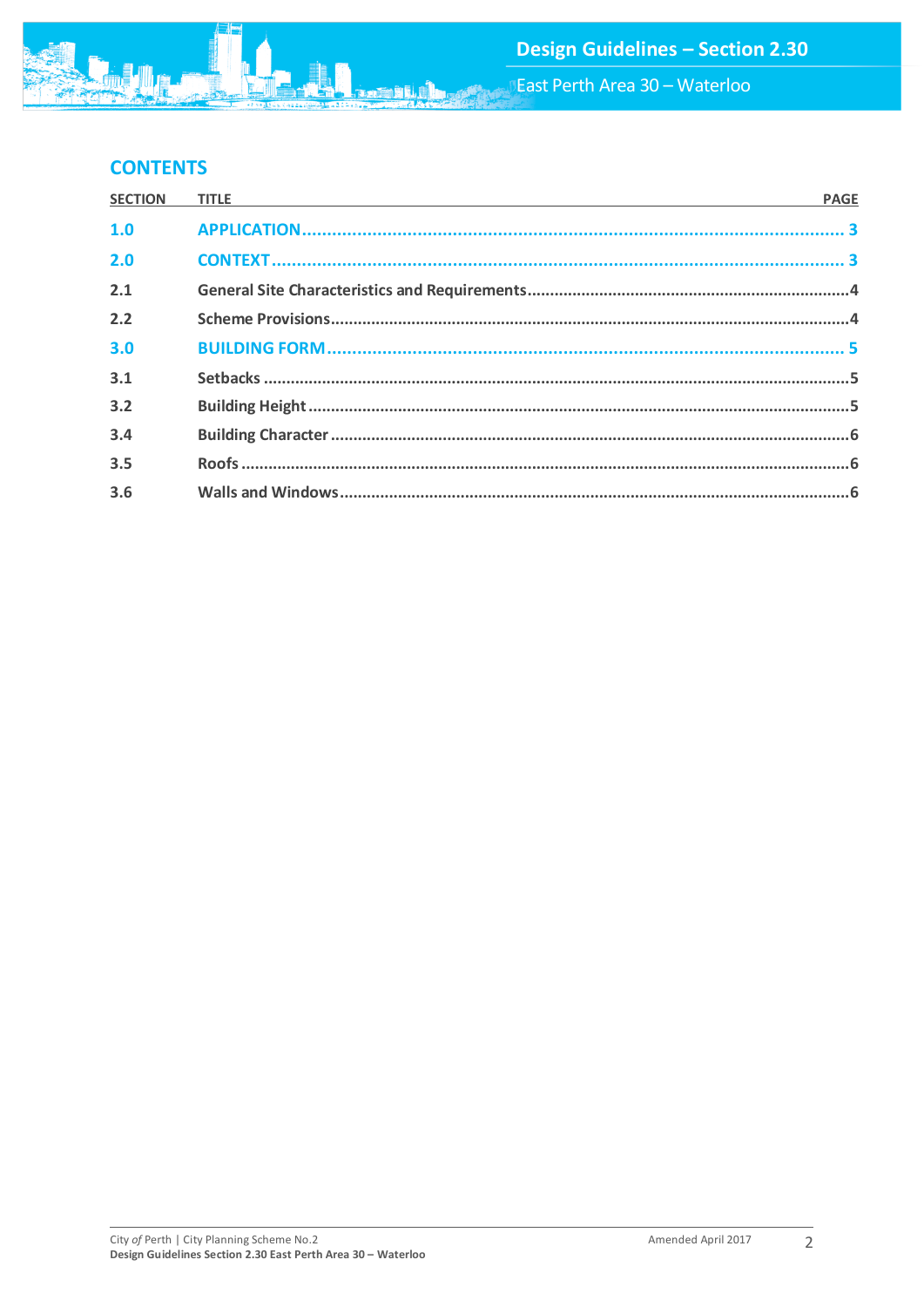<span id="page-3-0"></span>

The land bounded by Plain Street, Bronte Street and Waterloo Crescent is within the Waterloo Precinct (Precinct EP12), as defined in the City of Perth Local Planning Scheme No. 26 (Normalised Redevelopment Areas) (herein called 'the Scheme'). These guidelines apply to the land shown in Figure 1.

Lot 773 has not been incorporated into the Scheme as it has not been normalised. Normalisation occurs when planning control is transferred from the Metropolitan Redevelopment Authority (MRA) to the local government. Please refer to the MRA, which has planning control over this area.

# <span id="page-3-1"></span>**2.0 CONTEXT**

Area 30 forms the distinctive crescent shaped ridge facing south and south west over the W.A.C.A. and Gloucester Park and derived its name from the Waterloo Crescent forming the eastern extension of Wellington Street.

The existing Main Roads Western Australia office building forms a prominent landmark within the western end of the area. Buildings in the street block include multiple dwelling residential developments and remnant single residential sites. Retention of the latter would be encouraged given their inherent heritage value.

The former East Perth Cemetery borders the northern end of the precinct.

The primary objectives of these guidelines are to:

- Encourage viable development that complements the urban form and prominent location of the Waterloo Precinct;
- Encourage development of land adjacent to the former East Perth Cemetery to frame a continuous built up frontage;
- Establish a consistent frontage to Waterloo Crescent, which reflects the topography of the site and the crescent shape of the street.



Figure 1:- Waterloo Precinct (Note lot 773 has not been normalised in stage 1)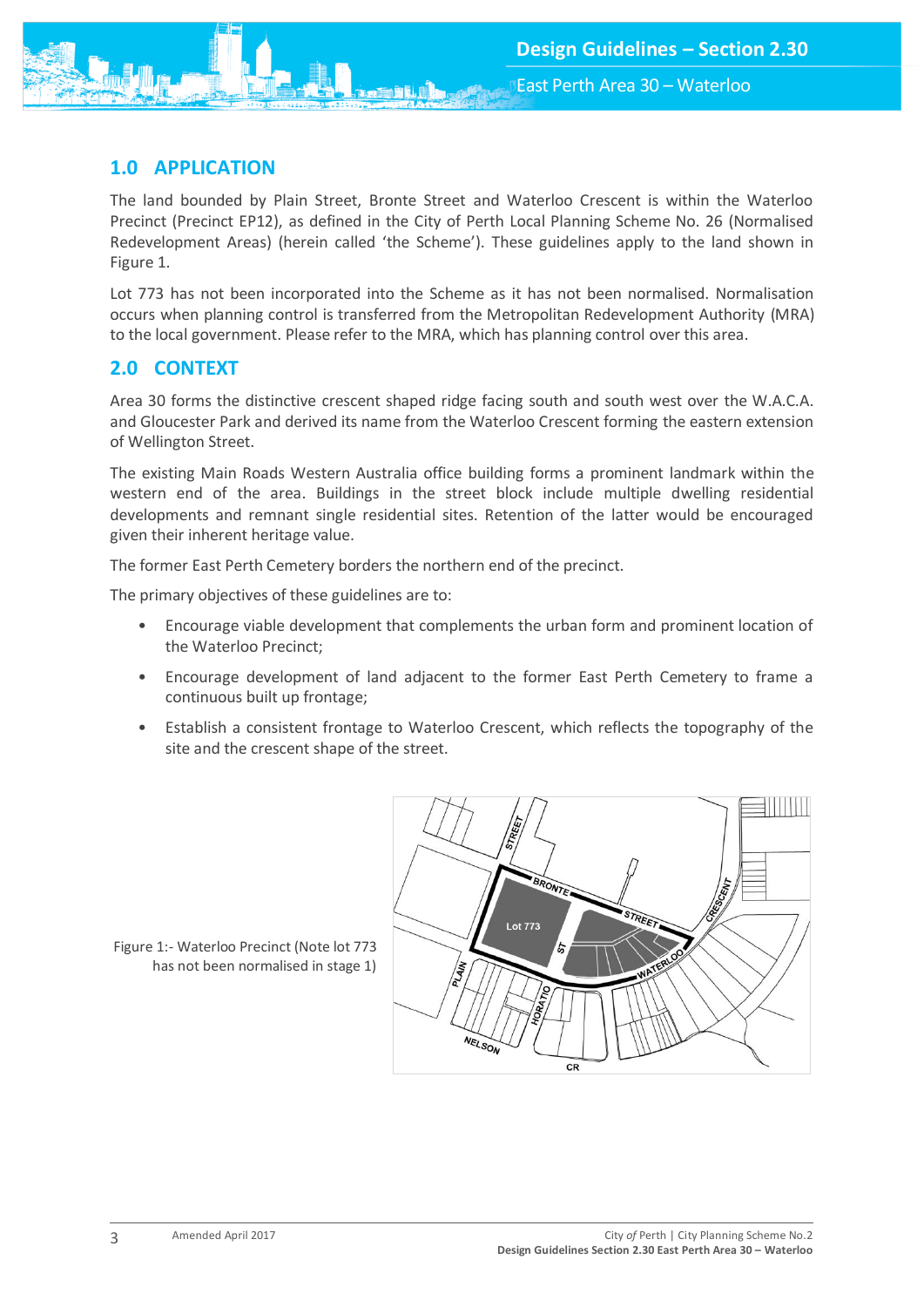East Perth Area 30 – Waterloo

<span id="page-4-0"></span>

The site is characterised by the Main Roads office building at the western entry to the area and medium density residential apartment buildings around the `crescent'. Waterloo Crescent previously housed a row of single houses, few of which remain.

The area generally has the highest land in East Perth, the intersection of Plain and Bronte Streets being the highest point in the central city area (only Mount Eliza, Kings Park is higher). Extensive views are available from sites around Waterloo Crescent to the west, south and east.

In general, a consistent built up frontage will be sought for both Plain Street and Bronte Streets opposite the cemetery. Newer buildings around Waterloo Crescent are built to a 9m set back from the front property boundaries. As far as possible, this aspect is to be continued in new development of the lots to create a consistent presentation to the crescent.

The height of buildings in the area will be limited to a twelve metre height plane prescribed in the Scheme. The `Main Roads' office building does not comply with this height limit, although any redevelopment of the site would be required to comply. Upon redevelopment, this Lot at the corner of Wellington Street and Plain Street would ideally present a frontage at nil setback to these frontages and to the corner. This could also be achieved with the retention of the building in conjunction with a change of use.

Older single residential buildings are generally one to two storeys, (3m to 6m) with high ceilings and pitched roofs. A mix of materials is present. Materials in new development should primarily be of a solid construction nature such as brickwork, stone masonry or rendered concrete type materials, with lighter materials used for suspended, lightweight or cantilevered building elements such as awnings, feature panels, roof sections and balconies.

A three storey building would easily be possible within the 12m high building envelope to Bronte Street.

#### <span id="page-4-1"></span>**2.2 Scheme Provisions**

These Design Guidelines are intended to supplement the provisions of the Scheme and should be read in conjunction with the Scheme, in particular those provisions relating to the Claisebrook Village Project Area, Precinct EP12: Waterloo and other Planning Policies.

The Deemed Provisions set out in the *Planning and Development (Local Planning Schemes Regulations 2015* also form part of the Scheme Text.

The Scheme identifies Preferred, Contemplated and Prohibited uses for Precinct EP12: Waterloo and stipulates maximum plot ratio. In determining any application for development approval, the local government will have regard to these Design Guidelines, the Scheme and other Planning Policies.

New development should be in harmony with the character and scale established by existing buildings, especially in the vicinity of those of heritage value. The local government encourages the recycling of buildings where this is viable and where they make a positive contribution to the streetscape and amenity of the area.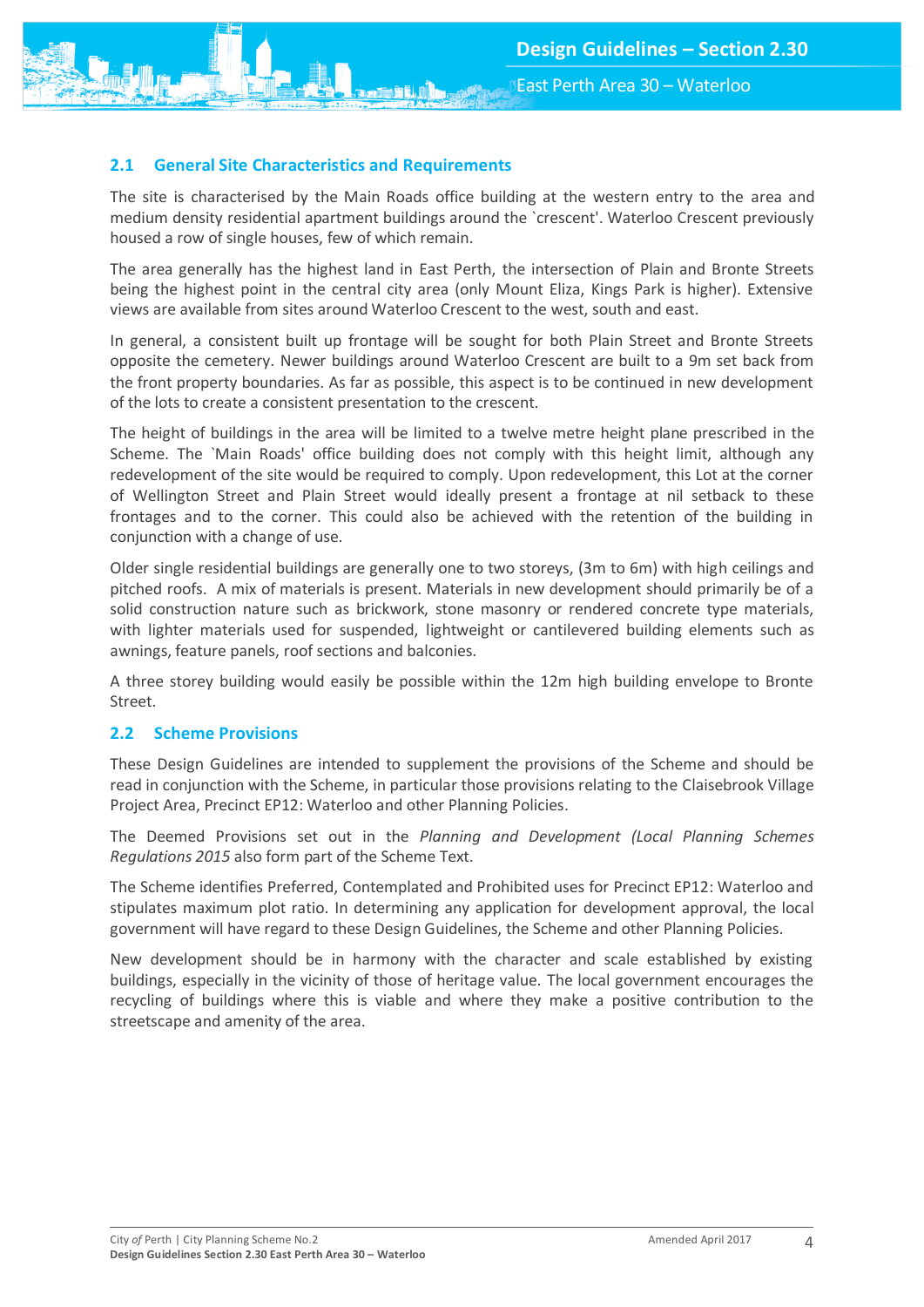# <span id="page-5-0"></span>**3.0 BUILDING FORM**

### <span id="page-5-1"></span>**3.1 Setbacks**

| <b>SETBACKS FRONTAGE</b> | <b>MIN</b>     | <b>MAX</b> |
|--------------------------|----------------|------------|
| Plain Street             | Nil            | 4m         |
| <b>Bronte Street</b>     | Nil            | ۰          |
| <b>Horatio Street</b>    | 3m             | ۰          |
| Waterloo Crescent*       | 9 <sub>m</sub> | -          |
| Side Setbacks            | Nil            | ۰          |

\*Note diagram for corner lot (Plain Street/ Waterloo Crescent).

Other than those stated above, setbacks are to be in accordance with the R-Codes. Balconies fronting boundaries with a nil setback must be incorporated into the building fabric such that they do not project beyond the primary plane of the building elevation.



Figure 2:- Setbacks (Note lot 773 has not been normalised in stage 1)

## <span id="page-5-2"></span>**3.2 Building Height**

Development is required to be contained within a height plane connecting points 12m (three storeys) above the natural ground level on the front property boundary and 12m above the natural ground level on the rear property boundary. Only minor projections will be allowed through the height plane.

## **3.3 Parking and Access**

Undercroft or basement parking concealed from public view is preferred, although open air car parking at the rear of sites will be considered.

At-grade pedestrian access for all users into buildings is to be provided from Street frontages. Safe and attractive pedestrian access into buildings is also to be provided from any car park on site.

Generally, one crossover only will be allowed for each lot. Access from the R.O.W. between Horatio and Bronte Streets for affected lots will be encouraged.